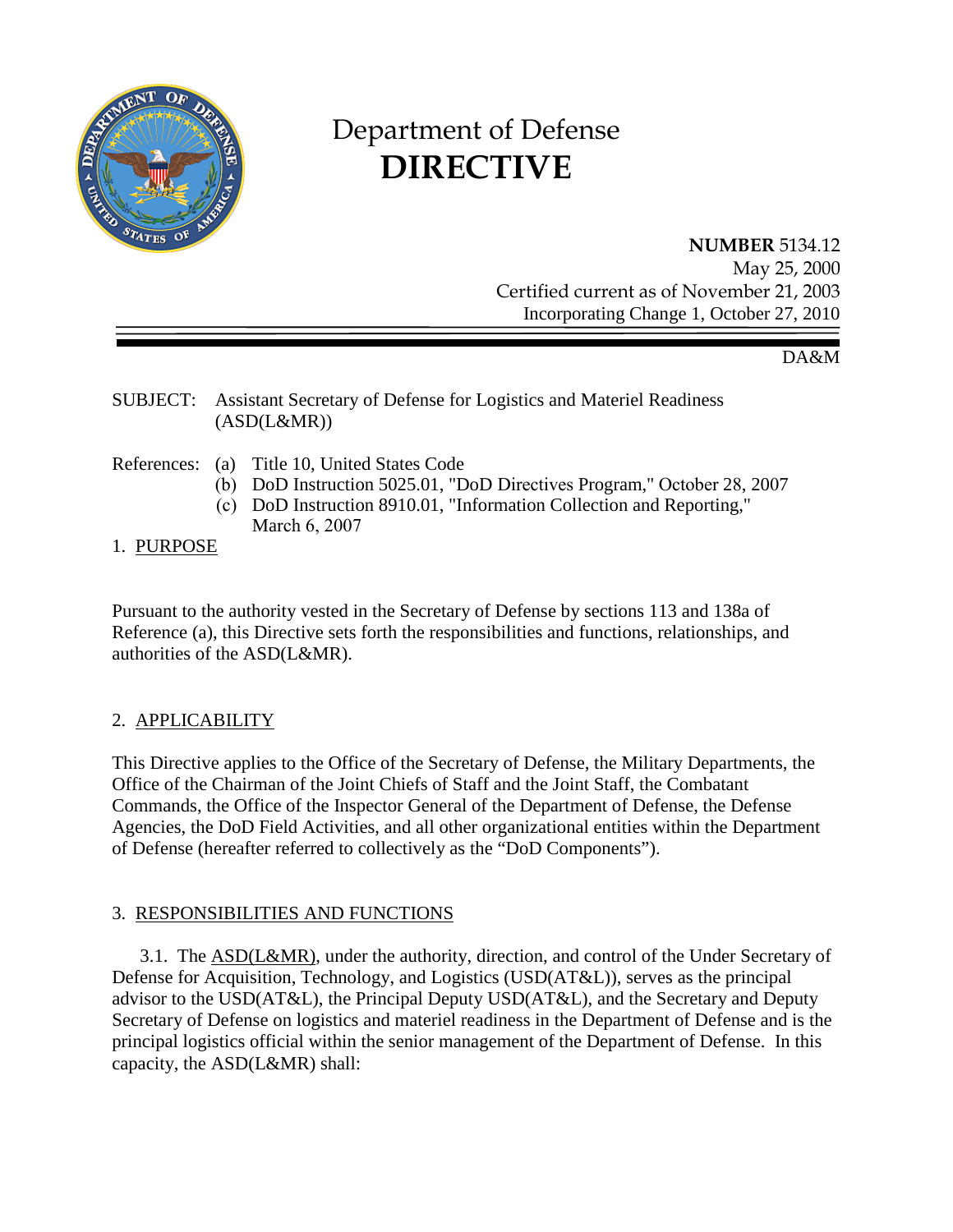3.1.1. Prescribe policies and procedures for the conduct of logistics, maintenance, materiel readiness, and sustainment support in the Department of Defense, to include supply and transportation.

 3.1.2. Advise and assist the USD(AT&L) and the Secretary and Deputy Secretary of Defense in providing guidance to the Secretaries of the Military Departments with respect to logistics, maintenance, materiel readiness, and sustainment support in the Department of Defense.

 3.1.3. Monitor and review all logistics, maintenance, materiel readiness, and sustainment support programs within the Department of Defense.

 3.1.4. Participate in the DoD Planning, Programming, and Budgeting System with respect to assigned areas of responsibilities.

 3.1.5. Perform such other duties as the USD(AT&L) and the Secretary or Deputy Secretary of Defense may prescribe.

#### 4. RELATIONSHIPS

4.1. In the performance of assigned responsibilities and functions, the ASD(L&MR) shall:

 4.1.1. Exercise authority, direction, and control over the Director, Defense Logistics Agency.

 4.1.2. Coordinate and exchange information with officials of the DoD Components having collateral or related functions.

 4.1.3. Use existing systems, facilities, and services of the Department of Defense and other Federal Agencies, whenever practicable, to achieve maximum efficiency.

 4.2. Other OSD officials and the Heads of the DoD Components shall coordinate with the ASD(L&MR) on all matters related to the authorities, responsibilities, and functions assigned in this Directive.

#### 5. AUTHORITIES

5.1. The ASD(L&MR) is hereby delegated authority to:

 5.1.1. Issue DoD Instructions, DoD Manuals, and one-time directive-type memoranda, consistent with DoD Instruction 5025.01 (Reference (b)), that implement logistics policies and procedures for the functions assigned to the ASD(L&MR). Instructions to the Military Departments shall be issued through the Secretaries of the Military Departments. Instructions to